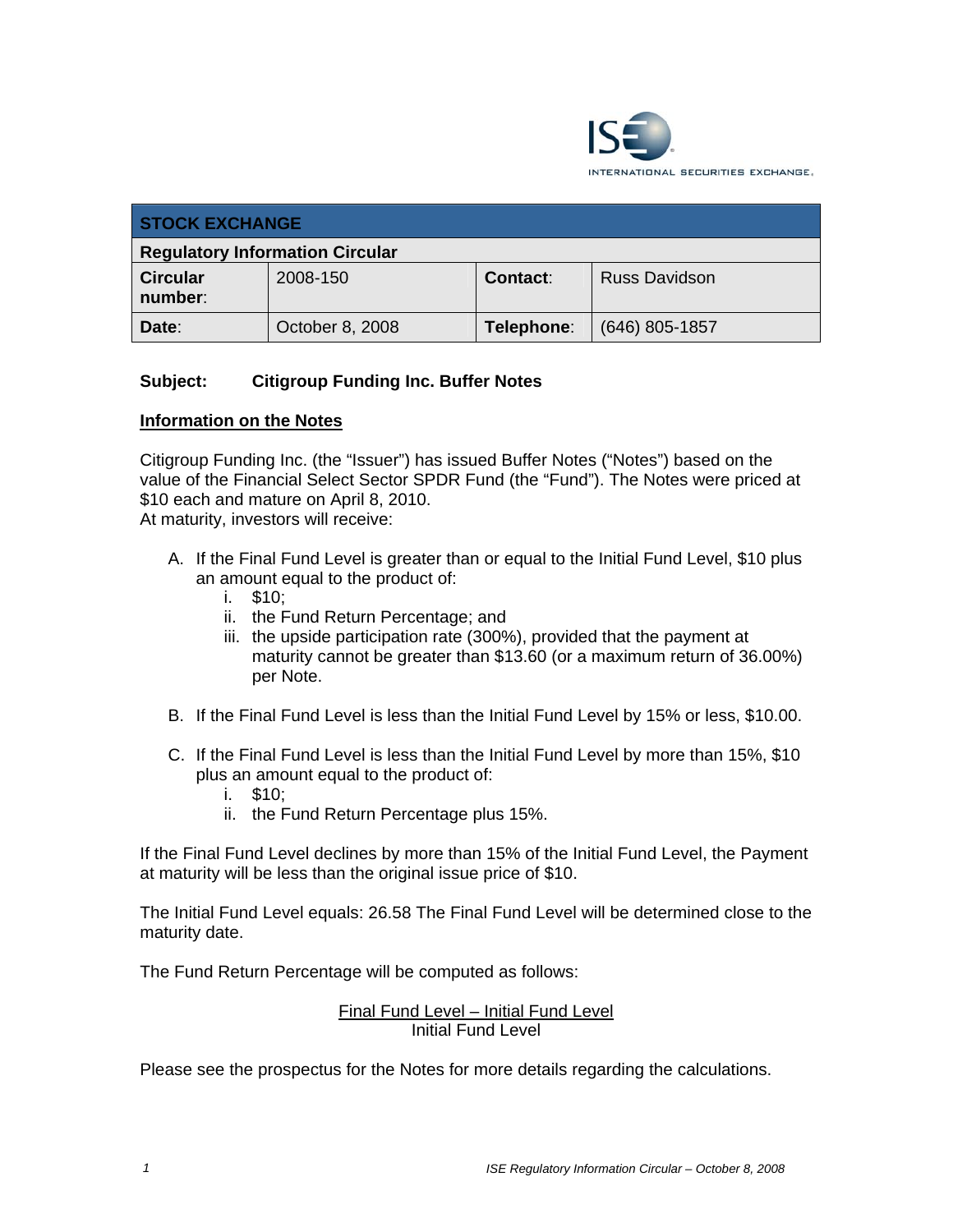It is expected that the market value of the Notes will depend substantially on the value of the Fund and may be affected by a number of other interrelated factors including, among other things: the general level of interest rates, the volatility of the Fund, the time remaining to maturity, the dividend yield of the stocks comprising the Fund, and the credit ratings of the Issuer.

Trading in the Notes on ISE is on a UTP basis and is subject to ISE equity trading rules. The Notes will trade from 9:00 a.m. until 4:00 p.m. Eastern Time. Equity Electronic Access Members ("Equity EAMs") trading the shares during the Pre-Market Session are exposed to the risk of the lack of the calculation or dissemination of underlying index value or intraday indicative value ("IIV"). For certain derivative securities products, an updated underlying index value or IIV may not be calculated or publicly disseminated in the Pre-Market hours. Since the underlying index value and IIV are not calculated or widely disseminated during Pre-Market hours, an investor who is unable to calculate implied values for certain derivative securities products during Pre-Market hours may be at a disadvantage to market professionals.

Equity EAMs also should review NASD Notice to Members 03-71 for guidance on trading these products. The Notice reminds members of their obligations to: (1) conduct adequate due diligence to understand the features of the product; (2) perform a reasonable-basis suitability analysis; (3) perform customer-specific suitability analysis in connection with any recommended transactions; (4) provide a balanced disclosure of both the risks and rewards associated with the particular product, especially when selling to retail investors; (5) implement appropriate internal controls; and (6) train registered persons regarding the features, risk and suitability of these products.

**This Regulatory Information Bulletin is not a statutory Prospectus. Equity EAMs should consult the Trust's Registration Statement, SAI, Prospectus and the Fund's website for relevant information.**